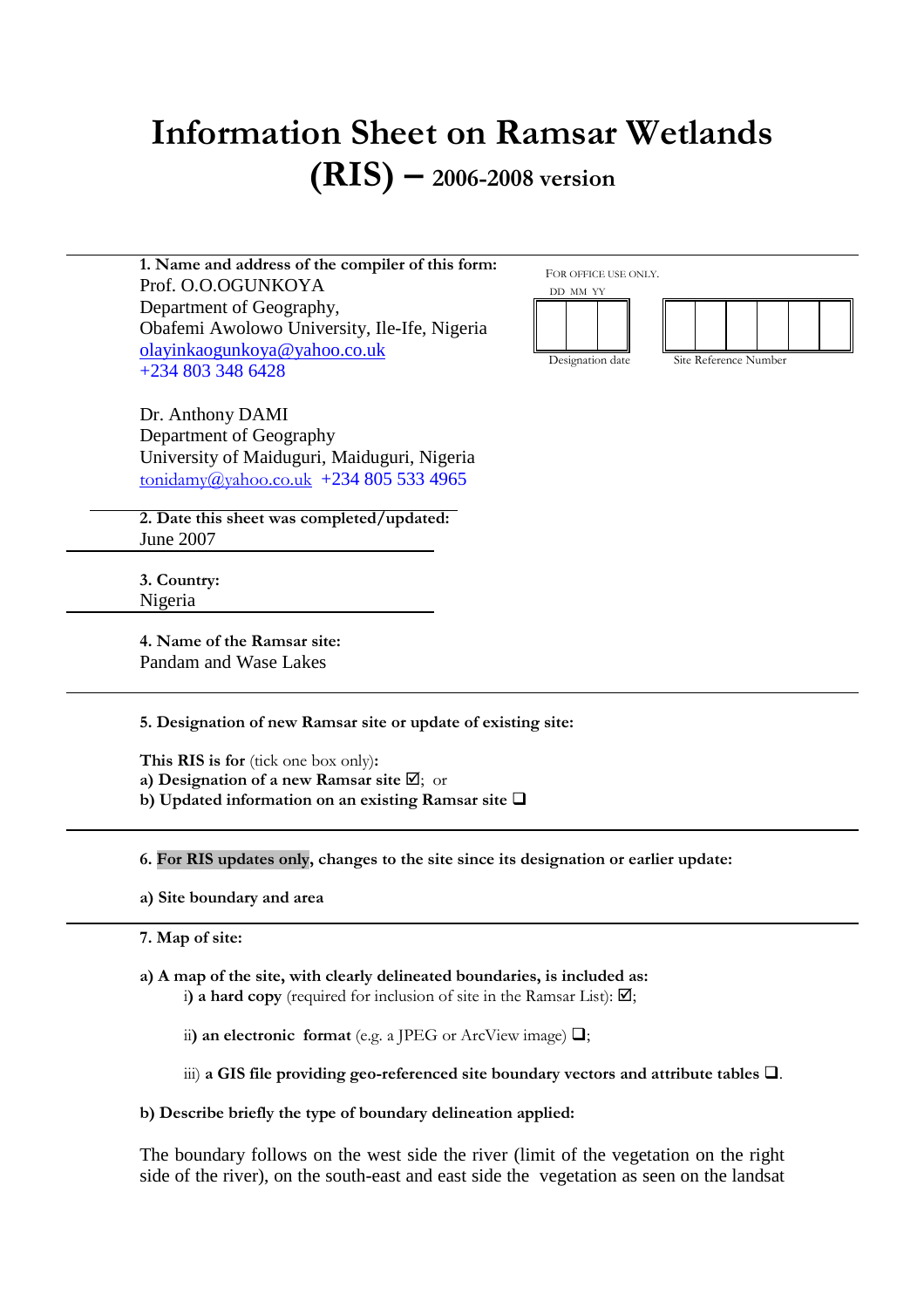(bands 6,4,2) and the boundary of the forest reserve, on the north side the topography (crest) and on the north-west side the road .

It is important to note that the size of the lake and wetland area varies during the year, depending on the season and the natural flood and drawdown rhythm.

**8. Geographical coordinates** (latitude/longitude, in degrees and minutes):

8°42'N 8°58'E (Latitude 8,71 and Longitude 8,98 decimal degrees)

#### **9. General location:**

Include in which part of the country and which large administrative region(s) the site lies and the location of the nearest large town.

The Pandam Lake is in central eastern Nasarawa State (2006 population: 1,863,275) and located just north of the Shendam (Plateau State; 3,178,712) – Lafia (Nasarawa State) highway near the bridge across the River Dep. The area is north of the River Benue in central Nigeria. Lafia (population: 134,185) the State Capital is 45 km to the west. Two other towns of importance in the area are Assaiko (15,000), which lies 18km along the road towards Lafia, and Namu (20,000), which lies 15 km along the road northeastward towards Shendam. The lake is situated approximately 200m north of the Pandam village (500). The village is on the highway.

The Pandam Lake is in the designated Pandam Wildlife Park (formerly Dep River Forest Reserve), which abuts the highway.

**10. Elevation:** 150m a.s.l.

**11. Area:** (in hectares)

19742,08 hectares

#### **12. General overview of the site:**

Provide a short paragraph giving a summary description of the principal ecological characteristics and importance of the wetland.

The Pandam Lake lies within the flood plain of River Dep though about 750m away from the river at the closest point. The lake has two tributaries, each draining into one of its two arms. The lake is separated from the River Dep by a swamp that extends upstream along both tributaries of the lake to beyond latitude  $8^042$ <sup>,</sup> N. There is no clear channel through which the overflow from the lake drains into the River Dep. It appears that flow is in two directions. When the river is at spate, water flows over the swamps into the lake. Flow is reversed when the water level in the river is lower than in the lake. The lake supports large numbers of resident and migrant bird species, including inter-African and Palearctic birds. About 217 species of birds have been recorded in the area, including the Lesser Kestrel (*Falco naumanni)*, Yellow-casqued Hornbill (*Ceratogymna elata)*, White-crested Turaco (*Tauraco leucolophus)*, Redthroated Bee-eater (*Merops bulocki)*, Vermiculated Fishing Owl (*Scotopelia bouvieri)*, Pel's Fishing Owl (*Scotopelia peli),* Willow Warbler (*Phylloscopus*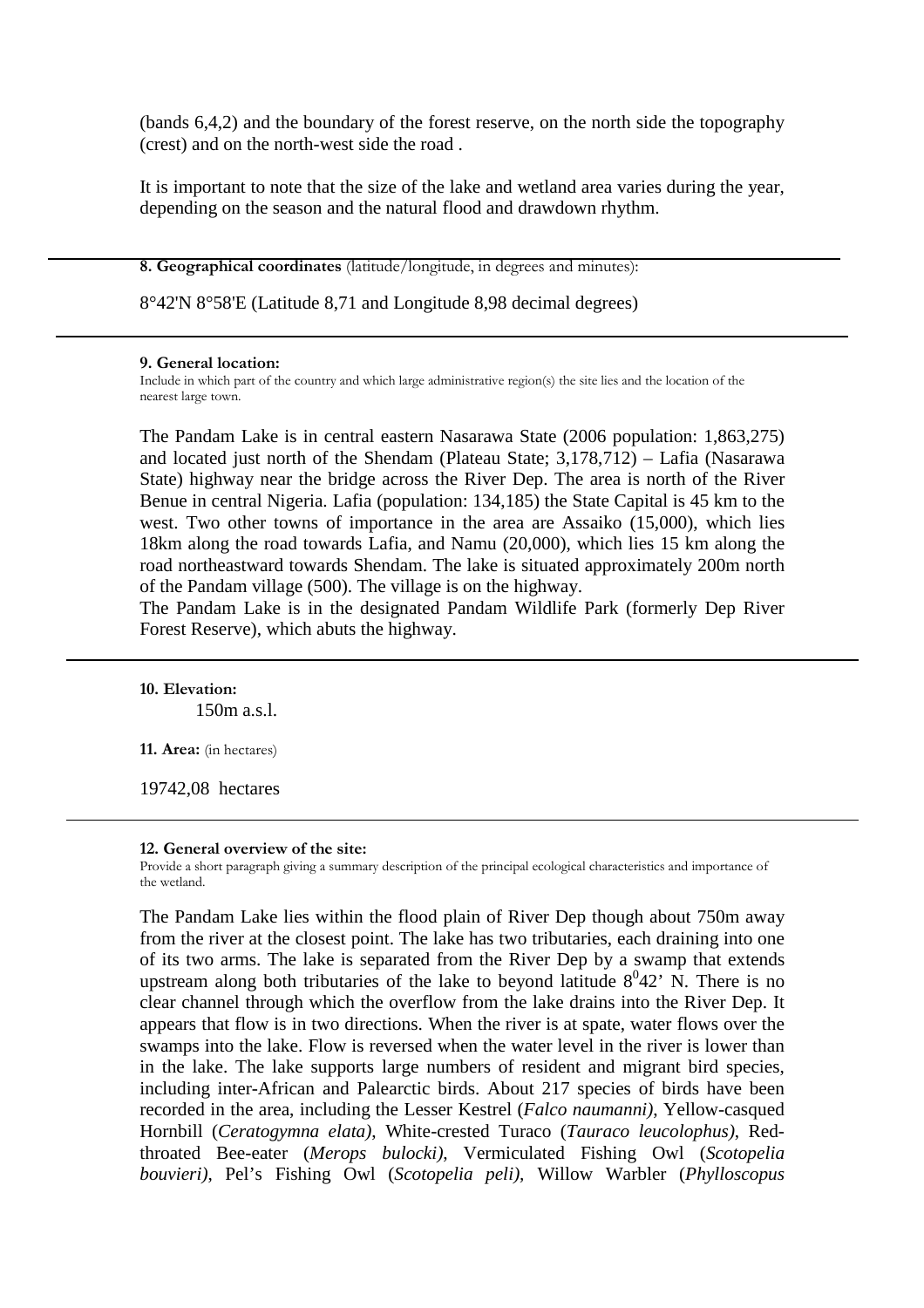*trochilus*) and Pied Flycatcher (*Ficedula hypoleuca*). Large flocks (>1000) of *Dendrocygna viduata* spend the dry season on the lake, while the Long-toed Lapwing (*Vanellus crassirostris)* breeds on the lake. The lake hosts several fish species that are economically important e.g. *Gymnarchus niloticus*, *Lates* sp., *Bagrus* sp. and *Hydrocynus* sp. The lake has been declared a Manatee (*Trichechus* senegalensis) reserve. Other mammals of global conservation concern such as the Roan Antelope (*Hippotragus equinus*) and African Buffalo (*Syncerus* caffer) have been observed in the surrounding Pandam Wildlife Park and wetlands. There is a management plan for the Park and Lake but this remains unimplemented for lack of political will. There are also plans for reclamation of floodplain habitat for the development of rice-growing schemes in areas within and adjacent to the park. Fishing occurs in the lake while the surrounding wetlands are being gradually converted to farms. Wildlife resources are collected or poached.

## **13. Ramsar Criteria:**

Tick the box under each Criterion applied to the designation of the Ramsar site. See Annex II of the *Explanatory Notes and Guidelines* for the Criteria and guidelines for their application (adopted by Resolution VII.11). All Criteria which apply should be ticked.

|  |  |  | $1 \cdot 2 \cdot 3 \cdot 4 \cdot 5 \cdot 6 \cdot 7 \cdot 8 \cdot 9$ |
|--|--|--|---------------------------------------------------------------------|
|  |  |  |                                                                     |

# **14. Justification for the application of each Criterion listed in 13 above:**

# **Criterion 1:**

The site is an example and representative of the natural wetlands of the Sudan-Guinea Savanna biome in Nigeria. This is justified by the rich diversity of water birds typical of this biome which are found in this site, thus contributing to maintaining the biodiversity of this biome.

# **Criterion 2:**

Pandam Lake and the adjoining Wildlife Park support vulnerable, endangered, critically endangered species, and threatened ecological communities. Mammals of global conservation concern such as *Tricherus senegalensis* (West African manatee) have been observed in the surrounding Pandam WildLife Park and wetlands. The nationally rare Vermiculated Fishing-owl (*Scotopelia bouvieri*), has been recorded in this site (Fishpool and Evans, 2001)

# **Criterion 3:**

Twenty-three of the 42 species of water birds of the Sudan-Guinea Savanna biome that occur in Nigeria have been recorded at this site. These include: The Senegal Parrot (*Poicephalus senegalus*), Violet Turaco (*Musophaga violacea*), Red-throated Bee-eater (*Merops bulocki*), Blue-bellied Roller (*Coracias cyanogaster*), Bearded Barbet (*Lybius dubius*), Yellow-billed Shrike (*Corvinella corvine*), White-crowned Robin Chat (*Cossypha albicapilla*), White-fronted Black-Chat (*Myrmecocichla albifrons*), Blackcap Babbler (*turdoides reinwardtii*), Rufous Cisticola (*Cisticola rufus*), The Green-backed Eremomela (*Eremomela pusilla*), Sunbird (*Nectarinia coccinigaster*), Brown-rumped Bunting (*Emberiza affinis*), The Red-winged (*Pytilia phoenicoptera*), Red-Faced Aruroa (*Pytilia hypogrammica*), Bar-breasted Firefinch (*Lagonosticta rufopicta*), Black-bellied Firefinch (*Lagonosticta rara*), Black-throated Firefinch (*Lagonosticta larvata*), Lavender Waxbill (*Estrilda caerulescens*), the Bush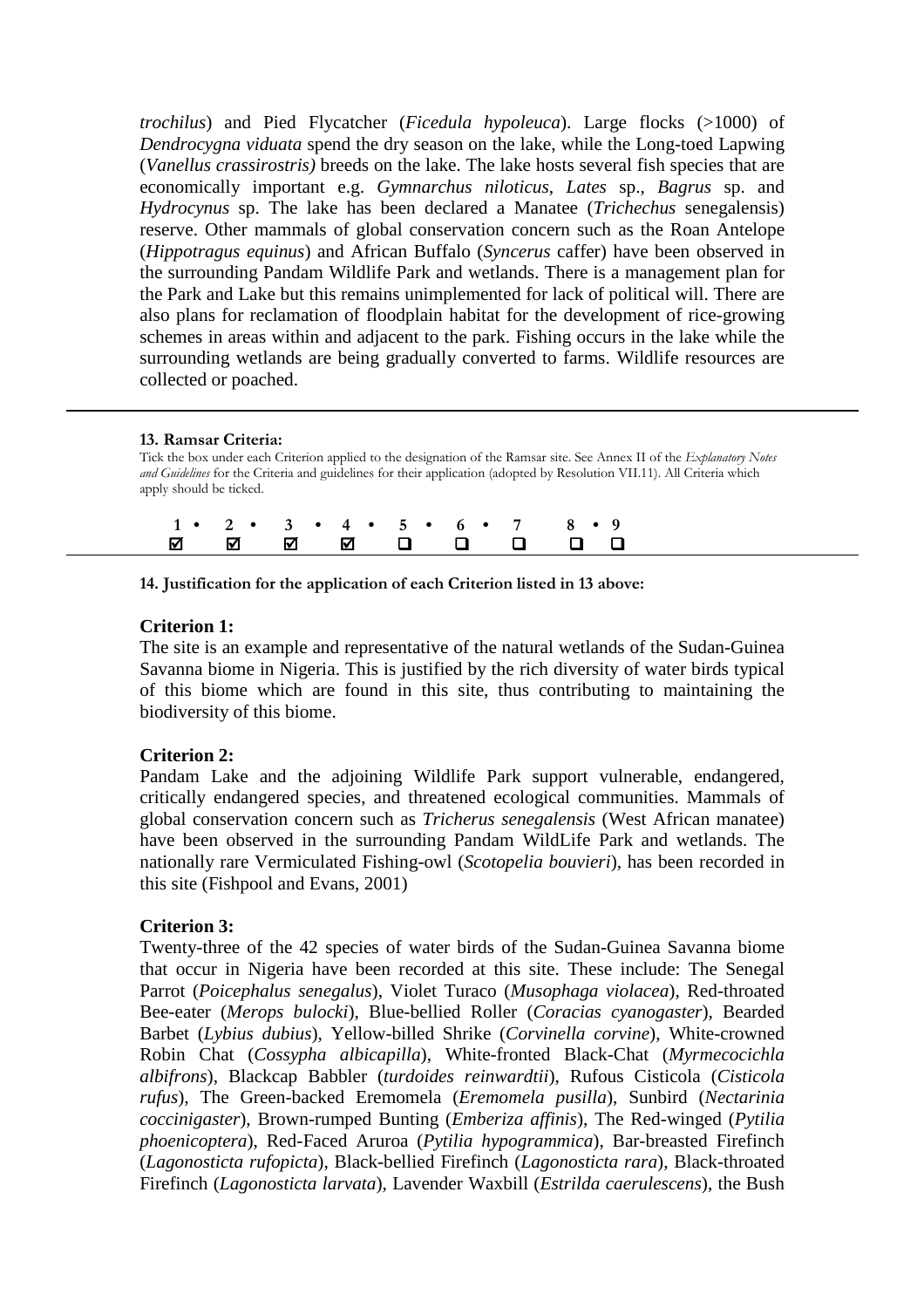Petronia (*Petronia dentata*), Heuglin's Masked-Weaver (*Ploceus heuglini*), Purple Glossy Starling (*Lamprotornis purpureus*), Bronze-tailed Glossy-starling (*Lamprotornis chalcurus*) and the Piapiac (*Ptilostomus afer*) (Fishpool and Evans 2001). This site is therefore of importance in maintaining the biodiversity of this biome.

# **Criterion 4:**

The wetlands support bird species at critical stages in their life cycle and provide refuge during adverse conditions in their home niche. Large flocks (>1000) of *Dendrocygna viduata* spend the dry season on the lake, while *Vanellus crassirostris* is known to breed on the Pandam Lake. Pel's Fishing Owl (*Scotopelia peli*) also occurs in this site and has been recorded as breeding here (Fishpool and Evans, 2001).

**15. Biogeography** (required when Criteria 1 and/or 3 and /or certain applications of Criterion 2 are applied to the designation):

**a) biogeographic region:**  Guinea Savanna **b) biogeographic regionalisation scheme** (include reference citation): Keay, R.W.J. (1959a). An outline of Nigerian vegetation. Lagos: Government Printer Keay, R.W.J. (1959b). Derived savanna: derived from what? Bulletin de l'Ifan 21: 427-438 Keay, R.W.J. (1960). An example of Northern Guinea Zone vegetation in Nigeria. Nigeria Forestry Information Bulletin No 4. Lagos: Government Printer

## **16. Physical features of the site:**

Cretaceous sediments of the Lower Benue Basin underlie the Pandam Lake area. The rocks consist almost entirely of shales, silts and silty shales. Soils in the area are clayey. The soils and rocks form poor aquifers and consequently, ground water recharge is low. The generally impermeable formation has promoted the occurrence of high runoff, wide valleys and vast wetlands. The area is a gently undulating plain with a surface elevation of approximately 150m a.s.l. The plain drains southwards towards the River Benue.

The Pandam Lake lies within the flood plain of River Dep though about 750m away from the river at the closest point. The lake has two tributaries, each draining into one of its two arms. The lake is separated from the River Dep by a swamp that extends upstream along both tributaries of the lake to beyond latitude  $8^042$ <sup>,</sup> N. There is no clear channel through which the overflow from the lake drains into the River dep. It appears that flow in the wetland is in two directions. When the river is at spate, water flows over the swamps into the lake. Flow is reversed when the water level in the river is lower than in the lake.

The climate is the Koppen's  $A_{w1}$  (i.e. humid tropical wet and dry climate with almost equal length of rainy season and dry season) with a clearly marked dry season extending from November to April and a rainy season during the remainder of the year. Mean annual rainfall is 1200mm with a unimodal distribution during the rainy season. The peak of the season is between July and August. Mean temperatures range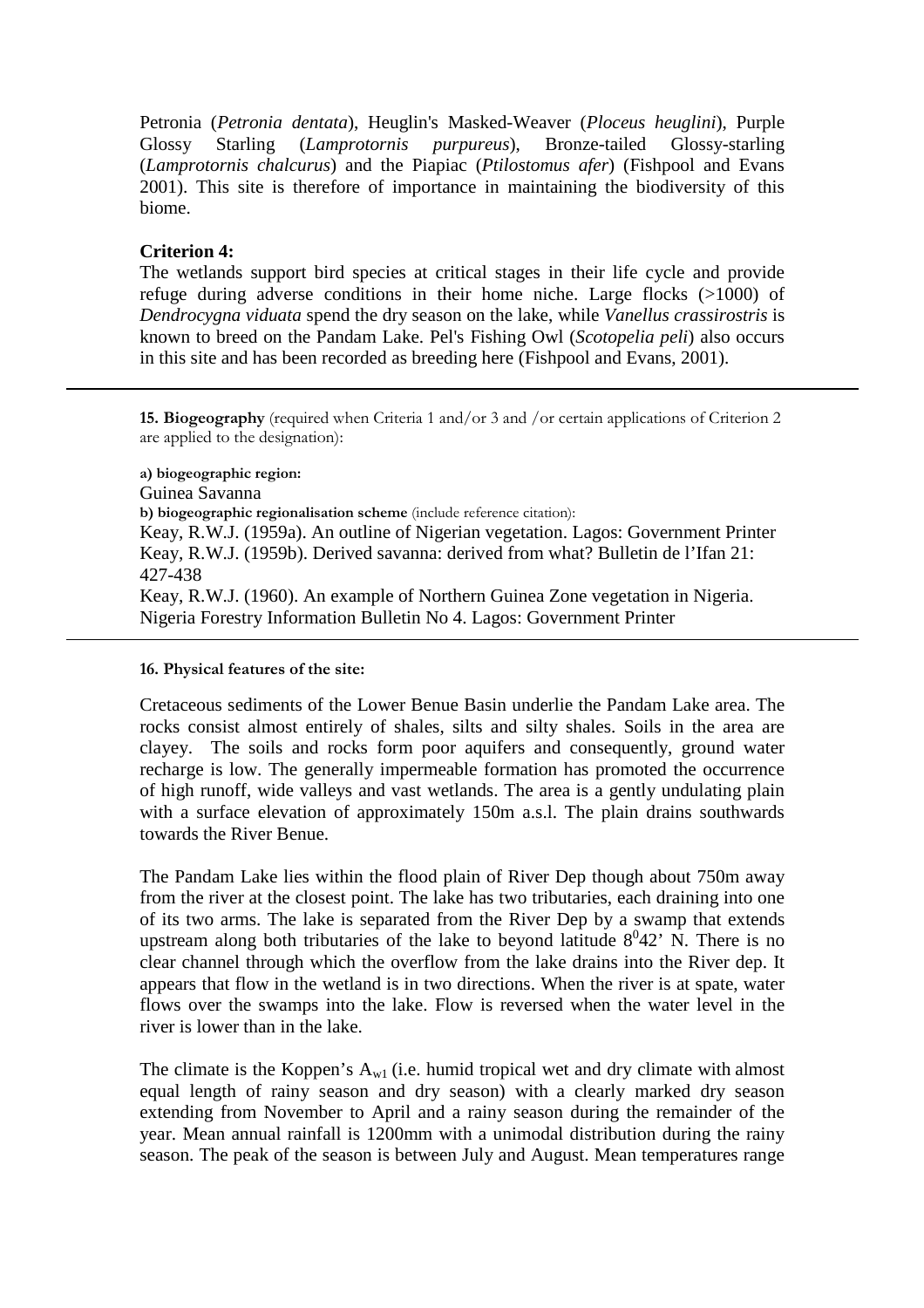from  $26^{\circ}$ C during the Harmattan to  $35^{\circ}$ C during the hot month of April and May. The dry season is dominated by dusty, northeasterly Harmattan winds.

## **17. Physical features of the catchment area:**

This is an area with wide river valleys, lakes and wetlands. The largest lake in the area is the Lake Tabkin Oga. All the lakes and wetlands are associated with the River Dep and its main tributary, the Sarin Ruwa. The Pandam Lake does not have a direct outlet through a channel, but a large wetland separates it from R. Dep and overflow from the lake moves through the swamps to the R. Dep.

Cretaceous sediments of the Lower Benue Basin underlie the Pandam Lake area. The rocks consist almost entirely of shales, silts and silty shales. Soils in the area are clayey. The soils and rocks form poor aquifers. Ground water recharge is low. The generally impermeable formation has promoted the occurrence of high runoff, wide valleys and wetlands. The area is a gently undulating plain with a surface elevation of approximately 150m a.s.l. The plain drains southwards towards the River Benue.

The climate is the Koppen's  $A_{w1}$  with a clearly marked dry season extending from November to April and a rainy season during the remainder of the year Mean annual rainfall is 1200mm with a unimodal distribution during the rainy season. The peak of the season is between July and August. Mean temperatures range from  $26^{\circ}$ C during the harmattan to  $35^{\circ}$ C during the hot month of April and May. The dry season is dominated by dusty, northeasterly Harmattan winds.

# **18. Hydrological values:**

The lake and wetland may serve as sediment trap since they receive drainage from the erosion-prone foothills of the Jos Plateau and there is no direct connection between the wetlands and R. Dep. The area is forested and therefore with the exception of the areas opened up for cultivation, does not facilitate erosion. Thus sediments are mainly brought down from the plateau.

The soils and rocks form poor aquifers and therefore ground water recharge is low. The wetlands will serve to reduce the velocity of flow and thus enhance flooding.

## **19. Wetland Types**

#### **a) presence:**

Circle or underline the applicable codes for the wetland types of the Ramsar "Classification System for Wetland Type" present in the Ramsar site. Descriptions of each wetland type code are provided in Annex I of the *Explanatory Notes & Guidelines*.

Inland:  $L \cdot M \cdot N \cdot Q \cdot P \cdot Q \cdot R \cdot Sp \cdot S \cdot T_P$  Ts • U •  **Va •**   $Vt \bullet W \bullet Xf \bullet Xp \bullet Y \bullet Zg \bullet Zk(b)$ 

**b) dominance:** 

## Tp, O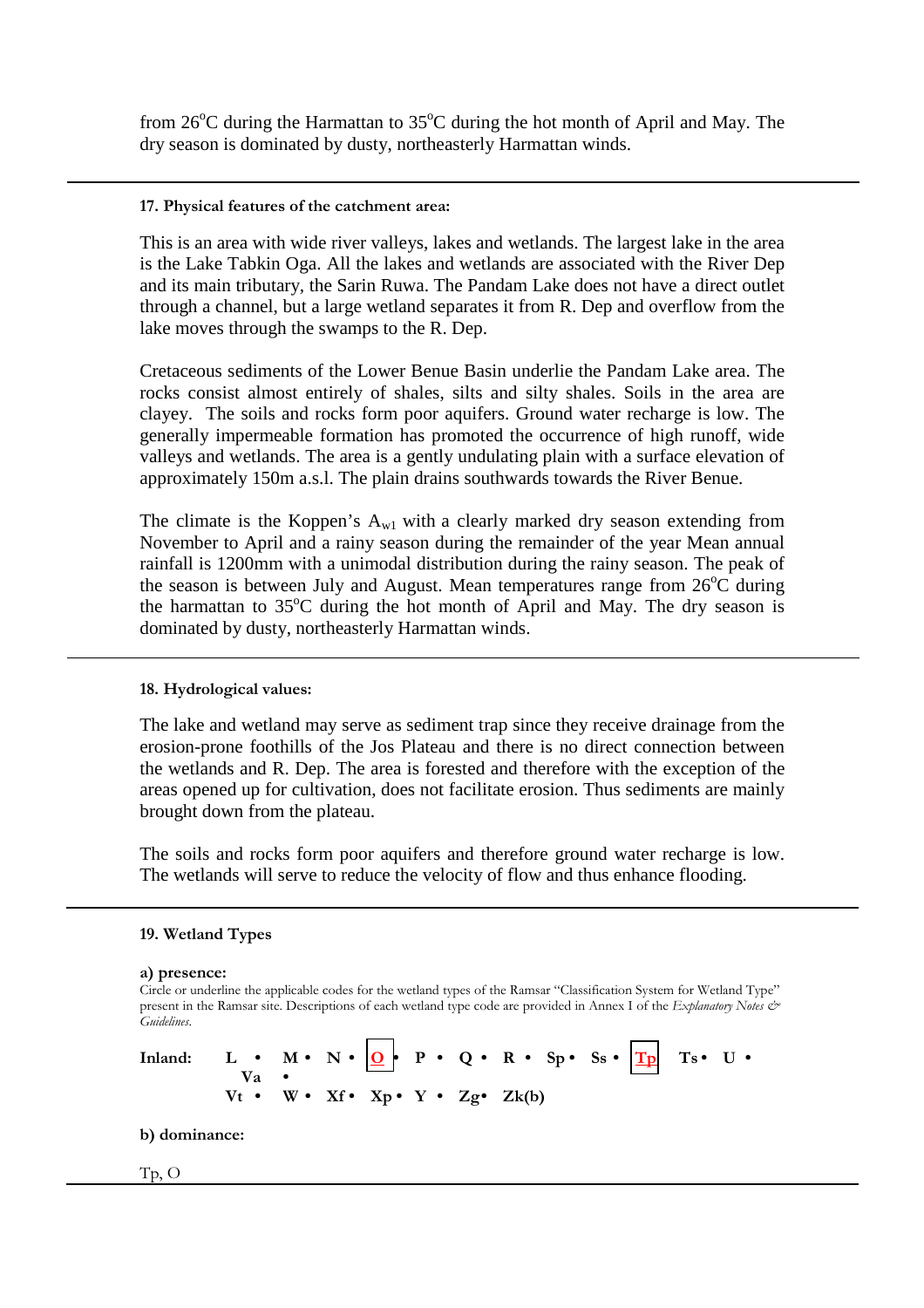## **20. General ecological features:**

The area is within the Guinea Savanna, with characteristics consistent with those of the Southern Guinea savanna. Gallery forests fringe the valleys. The woodland vegetation in the area consists of *Burkia africana, Dentarium microcarpum*, *Combretum glutinosum, Isoberlinia doka*, *Parkia biglobosa, Butyrospermum paradoxum*, *Daniellia oliveri and Gardenia aqualla*. Gallery forest species include *Afzelia africana, Ceiba pentandra* and *Raphia sudanica*.

The lake supports large numbers of resident and migrant bird species, including inter-African and Palearctic birds. About 217 species of birds have been recorded in the area, including *Falco naumanni*, *Ceratogymna elata*, *Tauraco leucolophus*, *Merops bullocki*, *Scotopelia bouvieri* and *Scotopelia peli*. Large flocks (>1000) of *Dendrocygna viduata* spend the dry season on the lake, while *Vanellus crassirostris* breeds on the lake. The lake hosts several fish species that are economically important e.g. *Gymnarchus niloticus*, *Lates* sp., *Bagrus* sp. and *Hydrocynus* sp.

Mammals of global conservation concern such as *Tricherus senegalensis, Hippotragus equines* and *Syncerus caffer* have been observed in the surrounding Pandam WildLife Park and wetlands. Fishing occurs in the lake while the surrounding wetlands are being gradually converted to farms. The rural population around the wetlands collect wild resources from the wetlands and the adjoining Park. Threats include poaching, livestock grazing and bush burning by pastoralists.

## **21. Noteworthy flora:**

The woodland vegetation in the area consists of *Burkia africana, Dentarium microcarpum*, *Combretum glutinosum, Isoberlinia doka*, *Parkia biglobosa, Butyrospermum paradoxum*, *Daniellia oliveri and Gardenia aqualla*. Gallery forest species include *Afzelia africana, Ceiba pentandra* and *Raphia sudanica*.

## **22. Noteworthy fauna:**

Birds include *Falco naumanni*, *Ceratogymna elata*, *Tauraco leucolophus*, *Merops bullocki*, *Scotopelia bouvieri*, *Scotopelia peli, Dedrocygna viduata,* and *Vanellus crassirostris*. Mammals of global conservation concern in the Park include *Hippotragus equines* and *Syncerus caffer*. Other mammals include the red river hog (*Potamochoerus porcus*), waterbuck (*Kobus ellipsiprymnus*) and a variety of monkeys. Apart from the West African manatee, the lake is also said to contain hippopotamus (*Hippopotamus amphibious*), the crocodile (*Crocodylus niloticus*) and a variety of fish species.

## **23. Social and cultural values:**

**a)** Describe if the site has any general social and/or cultural values e.g., fisheries production, forestry, religious importance, archaeological sites, social relations with the wetland, etc. Distinguish between historical/archaeological/religious significance and current socio-economic values: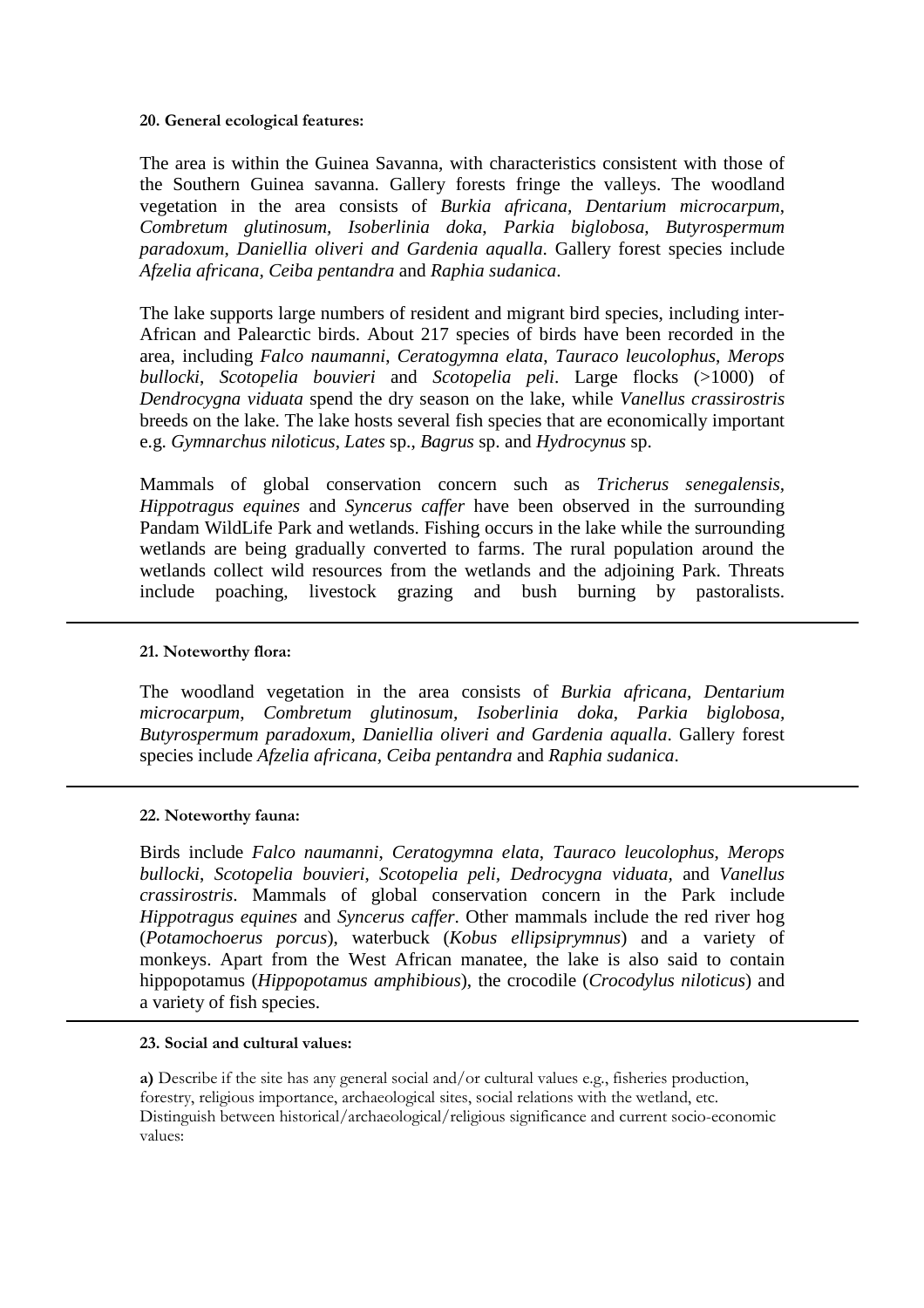This is a site for fisheries production and forestry. Main values of the lake include tourism and an annual fishing festival.

**b)** Is the site considered of international importance for holding, in addition to relevant ecological values, examples of significant cultural values, whether material or non-material, linked to its origin, conservation and/or ecological functioning?

If Yes, tick the box  $\blacksquare$  and describe this importance under one or more of the following categories:

iii) sites where the ecological character of the wetland depends on the interaction with local communities or indigenous peoples:

The site, through livestock grazing, bush burning, farming and harvesting of wild resources supports community livelihood and if community activities are not regulated, the ecological character of the wetland may be impaired. The site is known to be under tremendous pressure from poaching and the above-listed anthropic activities.

## **24. Land tenure/ownership:**

**a) within the Ramsar site:** 

Though Federal and State Laws alienate the communities, more so since the area was designated as a Park in 1972, the people operate as owners of the wetlands and adjoining territory. The Federal Government owns, by law, all the land in Nigeria and private ownership is contingent upon the issuance of a Certificate of Occupancy by a State Governor. Even this can be revoked if the government needs the land. However, government being far away (poor policing) in many instances, the local people use land as owners until evicted.

**b) in the surrounding area:**  Nasarawa State Government

**25. Current land (including water) use:** 

**a) within the Ramsar site:** Livestock grazing and fishing.

## **b) in the surroundings/catchment:**

Rice farming, livestock grazing, poaching, forestry. A small village, Pandam (population c. 500) lies just south of the wetlands. There are very few villages within 10 km of the wetlands.

**26. Factors (past, present or potential) adversely affecting the site's ecological character, including changes in land (including water) use and development projects:** 

**a) within the Ramsar site:** 

Overfishing and grazing are stressing the lake and wetland.

**b) in the surrounding area:**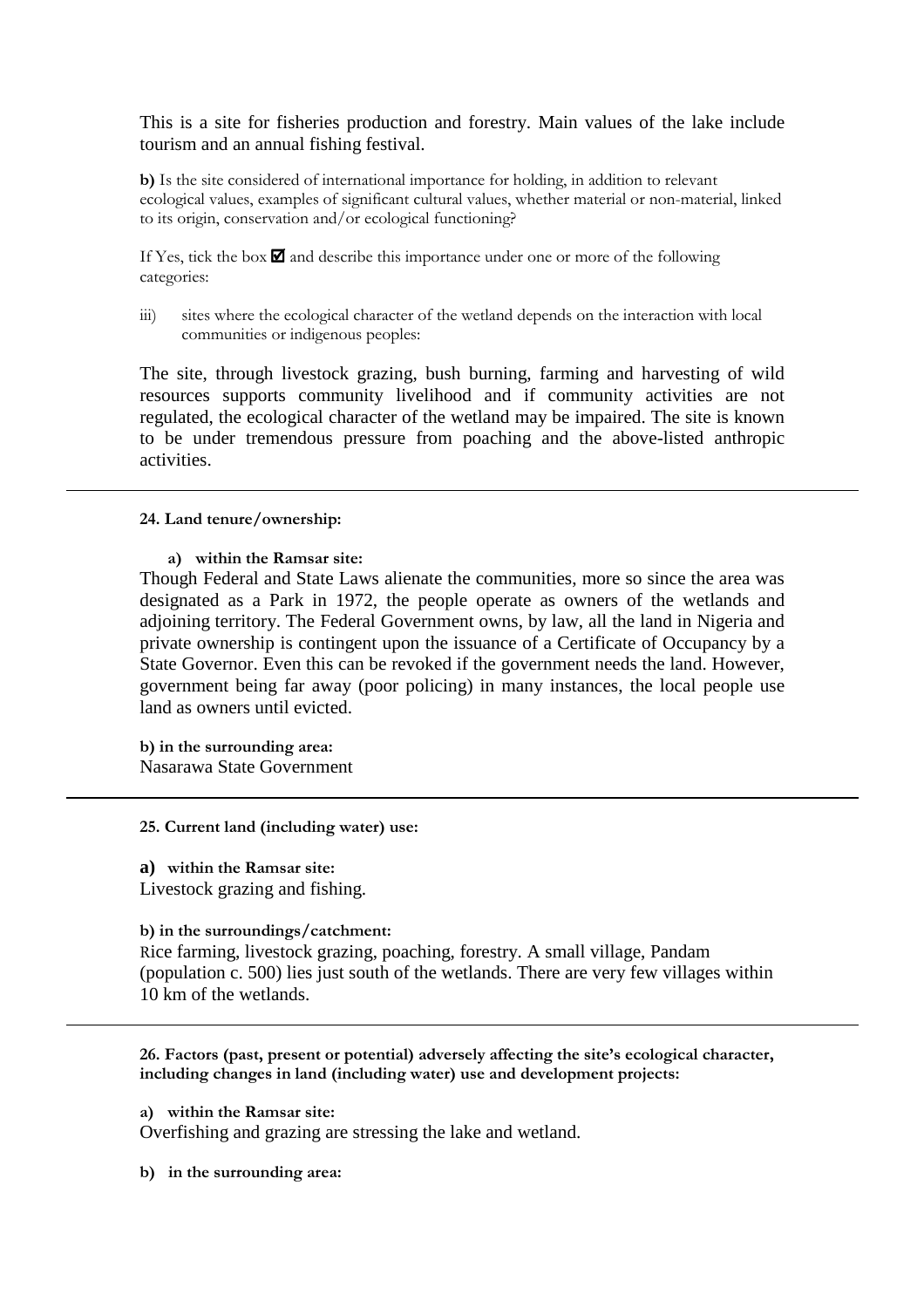Pressure from the rural population around the wetlands including poaching, overfishing, livestock grazing, and bush burning by pastoralists are adversely affecting the ecology of the area. A final and permanent straw would be the plan of the government to reclaim the wetlands surrounding the lake for rice growing schemes.

## **27. Conservation measures taken:**

.

**a)** List national and/or international category and legal status of protected areas, including boundary relationships with the Ramsar site: N/A

**b)** If appropriate, list the IUCN (1994) protected areas category/ies which apply to the site (tick the box or boxes as appropriate):

 $Ia \nightharpoonup; Ib \nightharpoonup; II \nightharpoonup; III \nightharpoonup; IV \nightharpoonup; V \nightharpoonup; VI \nightharpoonup$ 

**c)** Does an officially approved management plan exist; and is it being implemented? No

**d)** Describe any other current management practices: None

## **28. Conservation measures proposed but not yet implemented:**

The government has designed a management plan for the wetlands and the adjoining Pandam Wildlife Park, but it is yet to be implemented.

**29. Current scientific research and facilities:** 

The Important Bird Area survey has been conducted in the area.

**30. Current communications, education and public awareness (CEPA) activities related to or benefiting the site:** 

Not known.

## **31. Current recreation and tourism:**

The State Government supports an annual Fishing Festival on the lake. A tourist centre has been built in the Pandam Village. It is called the Pandam Tourist Village (Quan Pan Local Government Area). It consists of 20 chalets. The lake and wetlands are popular for bird watching.

**32. Jurisdiction:** 

Nasarawa State Ministry of Agriculture, Lafia